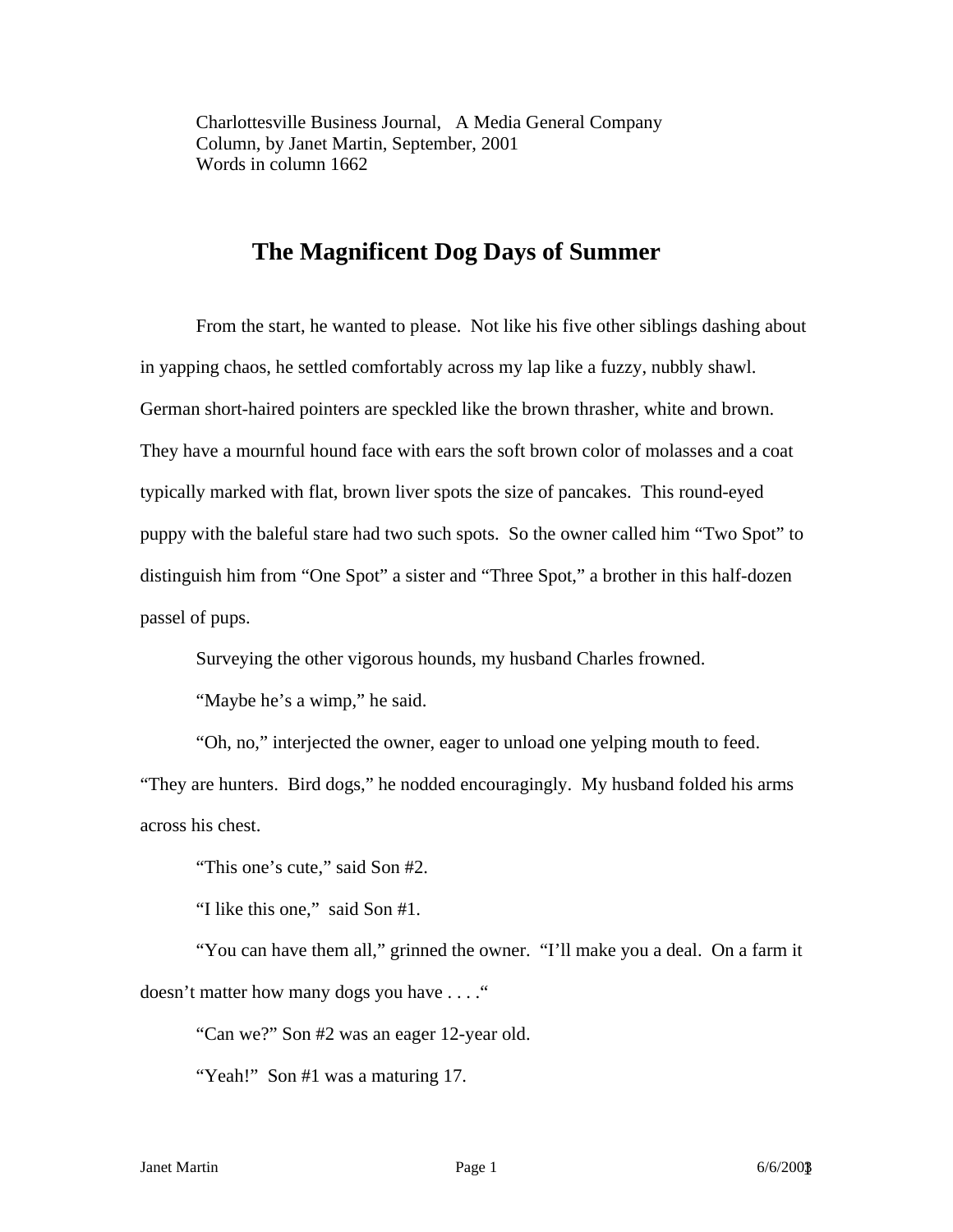"Nope." Charles pointed to the pup on my lap. "We'll take that one," he said.

 "Well, he's a good one," the owner nodded as I wrote out a check. "You should have seen his daddy. He was magnificent!"

 Driving home with the "magnificent" dog's canine son gangly splayed in the back seat across the laps of two human sons, Charles and I gazed as the sun set across the hills surrounding Afton Mountain. In October's cool the contours rippled in burnished reds and golds. We heard the puppy contentedly sigh from the back.

"Hard to believe it's been a year," Charles said.

"Yes." I knew what he was thinking. We had been married little more than a year, having met mid-life. In 1993, Charles had taken on me and my children "just in time"--I teased—"for teenagers and tuition." Recently we had moved to a farm and the boys, raised mostly in suburbia, were confronting rural responsibility and a new stepdad. They weren't sure they liked either.

 The first night in a new place, the puppy howled unmercifully. Charles did not buy my remedy of the clock in the blanketed box to mimic the missing mother's heartbeat. He gathered the pup in his long arms and sat in a rocker facing the kitchen porch shaded by a giant golden maple tree. The creature snoozed, but when Charles put it back in the box, the pup cried. By morning, my exhausted husband knew all about night infant care.

That first week as a family with a pup we struggled over his name.

"Two spot' is stupid," said Son #1.

"He's German. We should call him Johann, like Johann Sebastian Bach," Charles offered.

"Yeah, and when we call him, we can say, 'Hey YO!'" I laughed.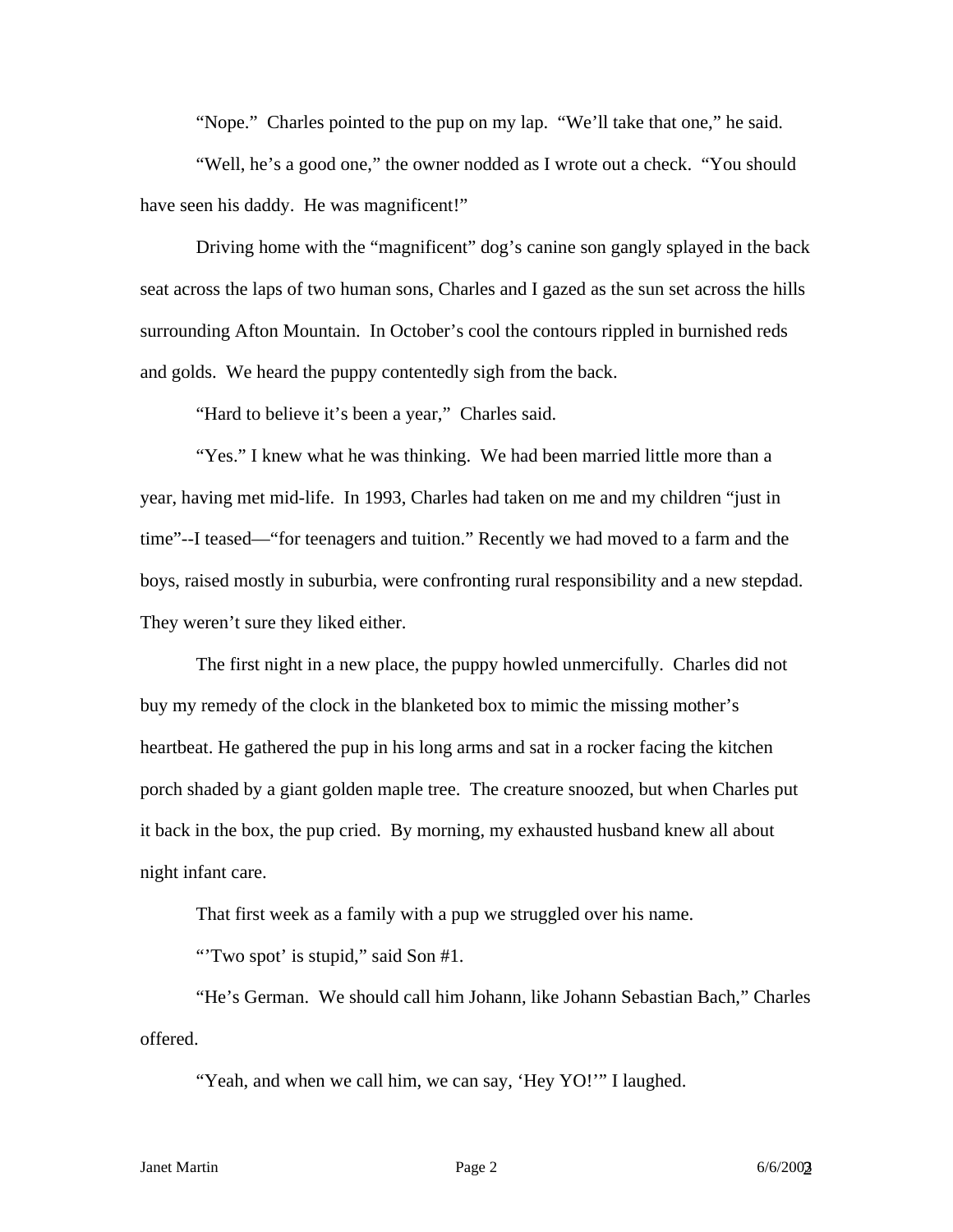"Yuk!" exclaimed Son #2.

We launched a contest, "Name That Dog!" The poll went wide, circulated via class notes among our boys' friends at Burley Middle School and Albemarle High. As I remember, Hunter Lynn suggested "Tracer." His sister Stuart, over the phone from the College of Charleston, suggested "Cowper," for the Cowper River in South Carolina. Nial Little thought about Bogart, or "Bogie." Tom Swanson mused that "Chester" might do. Before long, the list of twenty favorites included names like "Albert, Chase, Cowper, Johann, Prancer, Regal and Trax." Ultimately, Fate named the winner. After a fierce tie between "Johann" and "Cowper," a coin toss crowned "Cowper," spelled "Cooper," as the family's " Super-Duper-Cooper Dog."

As the weather grew colder the giant maple outside the kitchen where Charles and Cooper had spent the first night began shedding its golden leaves. The boys thought raking them was a waste of time. They complained, bucking Charles' authority, testing his will. Cooper splashed through the leaf piles with yelping delight. But he was also an obedient son.

"He does what I say," Charles planted his leaf rake and addressed the grumbling brothers. "I say 'sit,' he sits. I say, 'come,' he does. I can trust him. You boys should take notes: Discipline is the first step to freedom. "

That January, the snows were deep, encircling the farmhouse, burying fenceposts and covering cars. The boys built snow tunnels to the front porch. Cooper, a vocal hyperdog, and now a long-legged "teen" himself, scooted—a brown dart--in and out of snow piles. He ended his romps on the front porch with a tremendous snow shake, ringing his dog tags like jingle bells.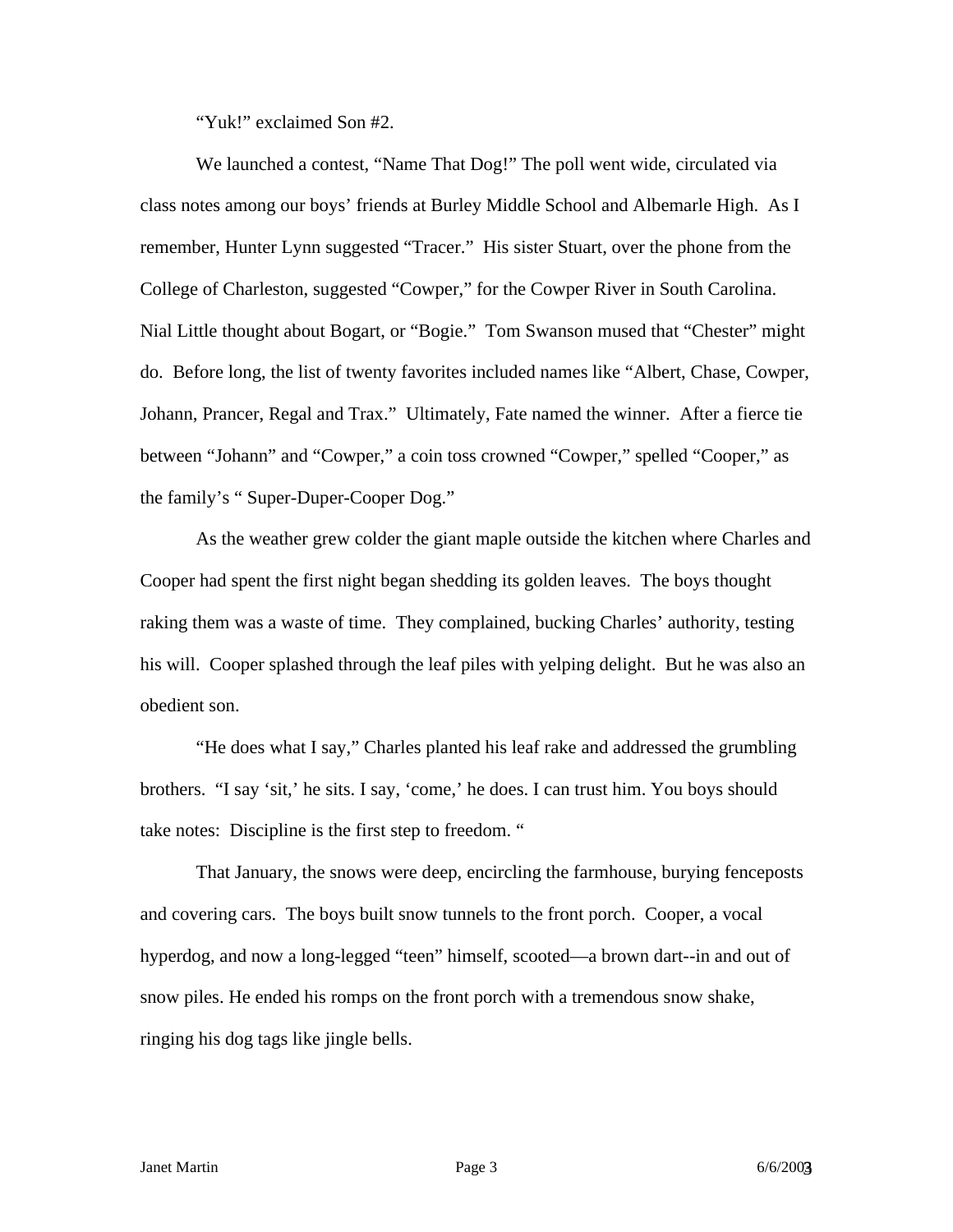Around that time, we confronted a mystery. Unaccountably, we often found the farmhouse front door standing open. Around a sizzling warm fire one afternoon in the den, the denials went like this. . .

"Did you leave the front door open?"

"No."

"Who did?"

"I didn't."

"I was the last in, and I *know* I closed it."

"That makes four. How many of us live here?"

Suddenly there was the shuddering ringing of tags and an explosive thump on the door. In a burst of snow, a triumphant Cooper, tongue lolling with glee, came streaking in, huge wet paws sopping the den floor.

"He jumps up and hits the door latch!" exclaimed Son #1.

"Smart dog!" said Son #2

"*You* left the door open, didn't you Cooper?" shouted Charles.

The pup released two joyful barks.

"See?" said Charles. "He doesn't deny it. He tells the truth. You can trust him."

By spring Cooper had sensed his bird-dog destiny, bringing us a wild turkey he had snared and a quail now and then. He pursued deer only for the joyous chase and pointed hiding rabbits with a trembling stance. As March brought warmer days, the boys inveigled Charles to throw them baseballs. They rotated pitcher, catcher and a new position. . . .

"Fetch it, Cooper!" yelled the boys as they'd hit a deep one. "Good Boy!" Charles exulted wrestling the retrieved baseball from Cooper's playful soft mouth.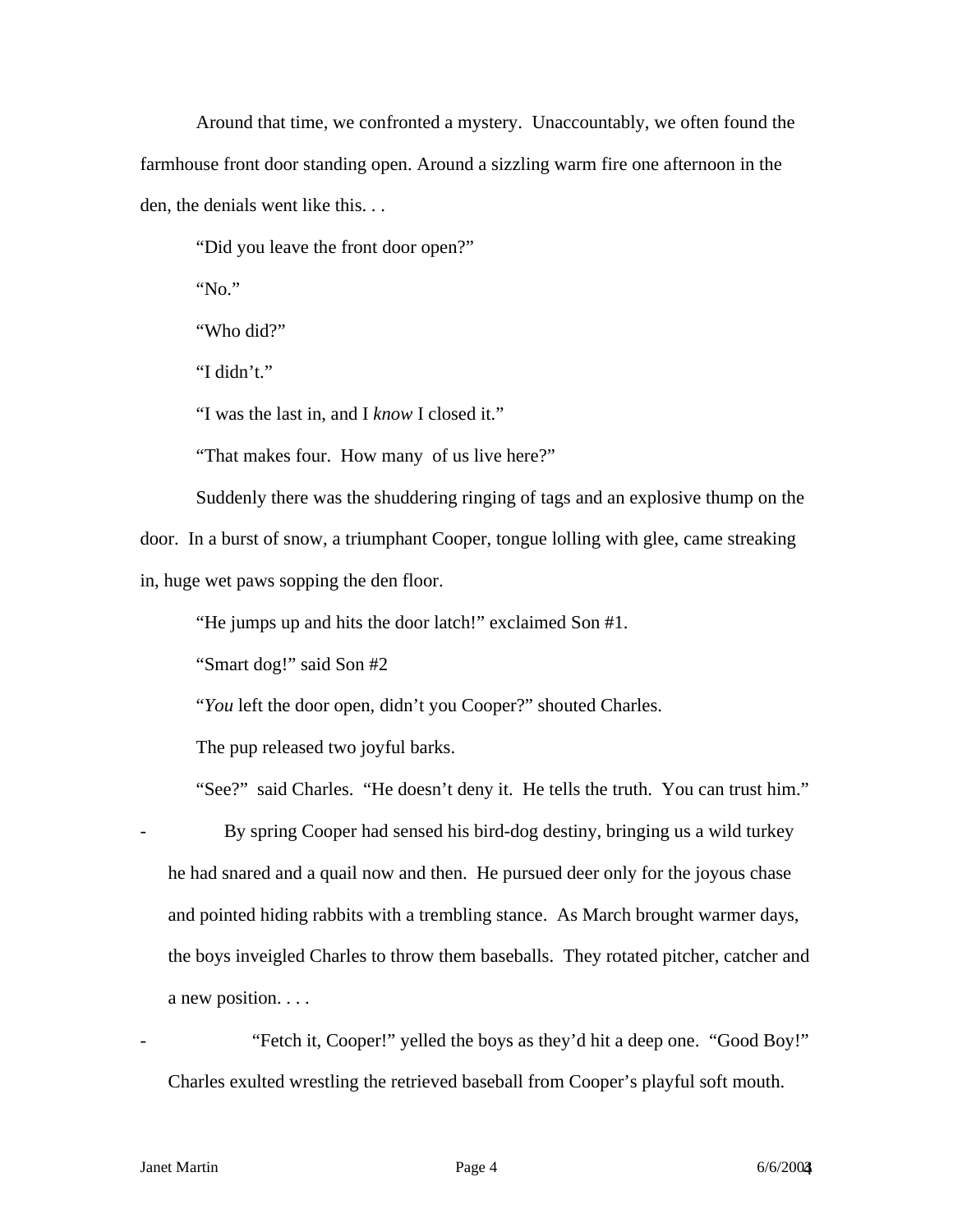By May, the farm work resumed in earnest. The boys by now, could drive the tractor, a macho thing for them, guided by Charles' insistence on safety. One afternoon, Charles said he'd need their help to cut the dead branches broken by winter storms in the sheltering maple tree. To reach them, Son #1 raised the front end loader of the John Deere carrying my husband. Son #2 handed up the chain saw. Cooper paced back and forth, as if his protective presence somehow could forestall disaster. There was minimal mumbling as this task involved delicacy and danger. From the kitchen I looked out the window as the last branch safely fell to the buzzing saw. I beheld a cameo: three men and a dog, a working team.

A few years went by. The boys left for college. In 2000, Cooper moved with Charles and me for a year in New York. By now a magnificent adult in appearance, this gentle dog literally stopped sidewalk traffic.

- "Look at that dog!"
- "Can I pet him?"
- "What kind is he?"

A lover of Virginia rural woods and pastures, he now became an early morning galloper through the city's landscaped Riverside Park. Allowed off-leash by Manhattan ordinance only until 9 a.m., Cooper ran many a happy mile in the early mornings. At night, walking him by myself on errands to the food market, I was comforted by his protective presence, his size and dignified gate inspiring cautious distance from sleazy-looking passersby.

But by spring, Cooper began to manifest troubling symptoms. He drank gallons of water. He had unexpected accidents in our apartment. He suddenly lost ten pounds. We took him back to Charlottesville for a visit with our veterinarian.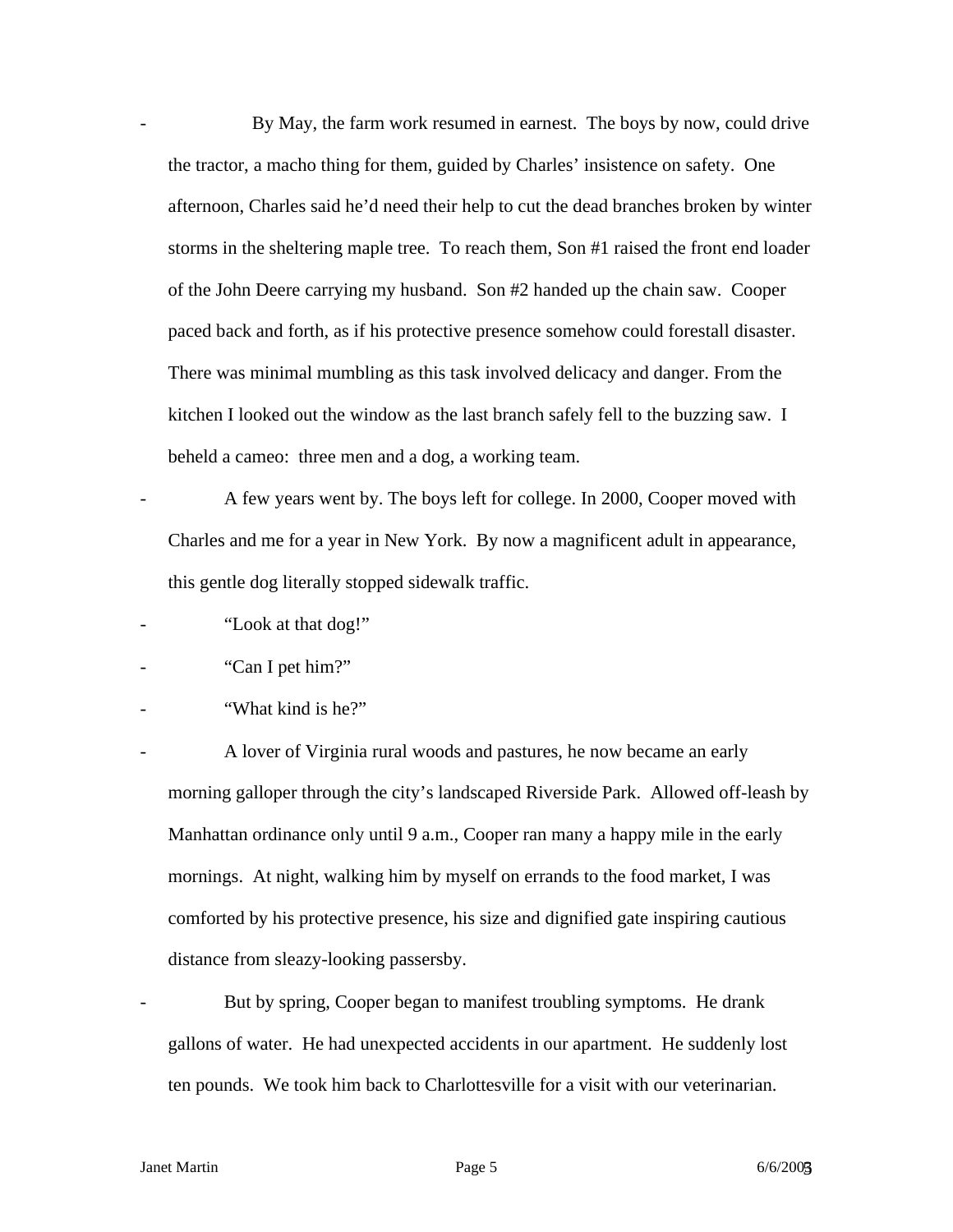"I'm afraid of kidney failure," Dr. Teresa Olivo leaned back from kneeling over our pet, adjusted her stethoscope and gazed at us with unwavering brown eyes. "When you go back to New York, you might get a sonogram. There is a wonderful animal hospital in Manhattan."

"You see this diagram?" Dr. Joshua Tumulty of New York's Animal Medical Center pointed at two irregular circles on a sonogram. "His kidneys are smaller than they should be. A congenital condition, I would guess. They are working only at 25 per cent capacity."

I called the boys, away in separate cities, one at college, the other at a new job. They responded to the news with the same concern.

"Oh, Mom. Charles *loves* that dog."

We returned to Charlottesville for the summer. The days were steamy, the heat close. Cooper traced the farm land more slowly now and circled back to us more often. He drank gallons of water. He ate less and less.

On July 31, our older son came home for a visit. Our younger son returned from a task out on the land. Our veterinarian Dr. Olivo pulled into the drive. We had a family conference with a very sick, very weary Cooper in the den. Cradling him carefully, tears dripping from our cheeks to his silky brown ears, we said good bye. Cooper sighed.

 On the land, our younger son, now 19, maneuvered the tractor near the hole he had dug earlier that afternoon. Our older son, 23, contoured the shape with his shovel. Charles tenderly laid the limp blanketed bundle in the hole. I tucked the covers over Cooper's head. The tractor bucket spilled red Albemarle County clay covering the site in a mound.